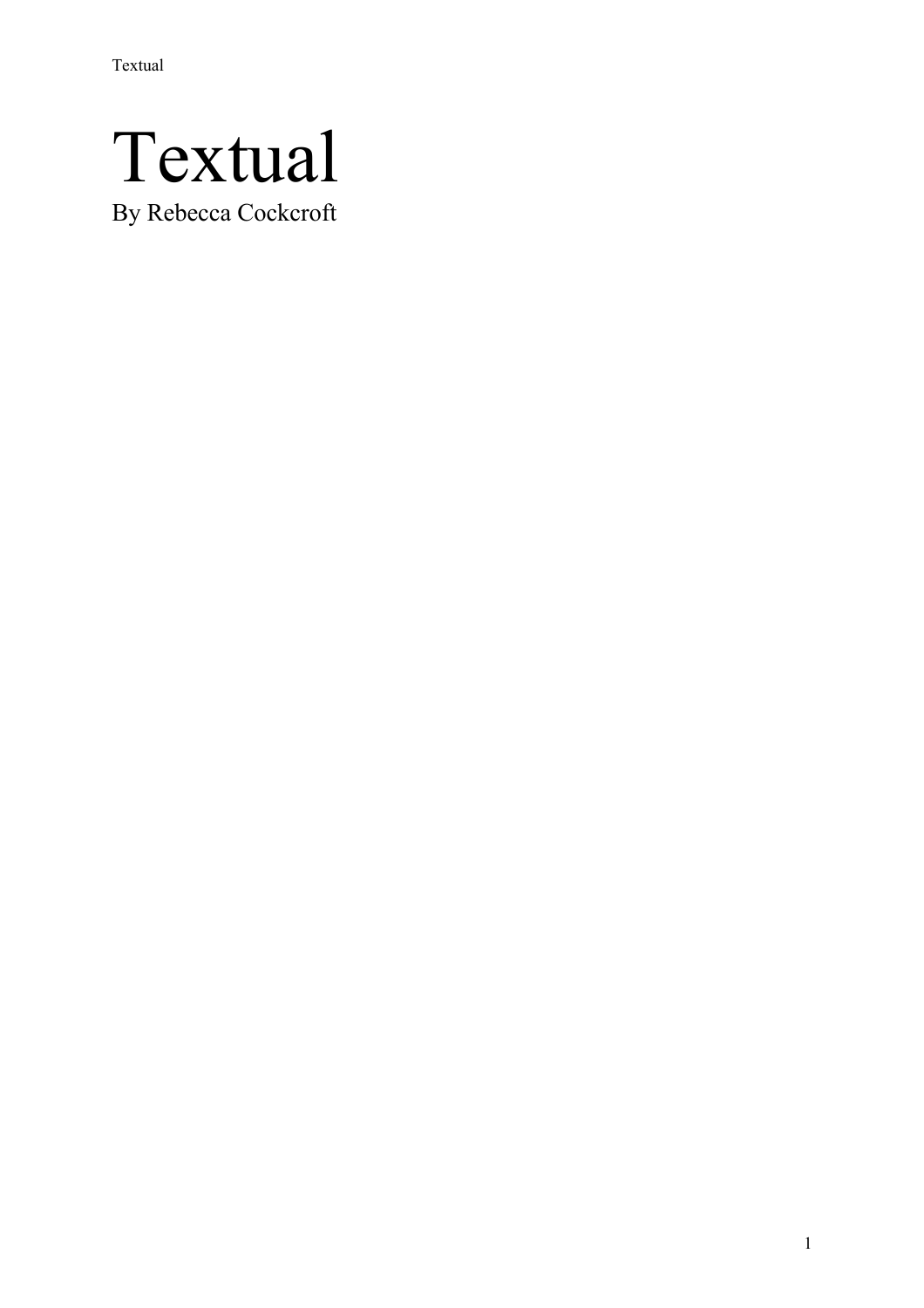# **14 – TEXTUAL – REBECCA COCKCROFT**

*A split stage. Two living rooms. It is late at night/early morning. Behind each living room is a screen which relays the text conversation between Greg and Dianne. All dialogue is typed and displayed on the screen unless marked otherwise.*

*Greg lounges on his sofa, a glass of wine on the coffee table in front of him. There is a tv on, with lights flashing, but no sound.* 

*In the other living room, there is an empty sofa, a half eaten pizza in a takeaway box on the table, toys littering the floor. A laptop computer is open on the sofa and lit up, a mobile phone is on the arm of the chair.*

*Greg begins to text, it appears on the screen behind him.*

1 Greg: Hey, you up? *(he deletes this and starts again)* Hi you, how was *(he deletes* 2 *this again)* Just watched the most ridiculous film – you'd have loved it. 3 (*Sends)*

> *The mobile phone in Dianne's living room lights up. There is a notification on the screen on the wall.*

*Enter DIANNE, in her pyjamas. She gets herself comfortable on the sofa, with a glass of wine, and picks up her phone. Greg has purposefully put down his phone now, and is flicking silently through tv channels.*

4 Dianne: Yeah, what was that then?

*Greg immediately picks up his phone, and smiles.*

- 5 Greg: Some romantic comedy nonsense.
- 6 Dianne: Not your usual Friday night flick?
- 7 Greg: Pardon *(winky face emoji)*
- 8 Dianne: Filth. You know what I meant.
- 9 Greg: *(vaguely pornographic gif)*
- 10 Dianne: I'm so glad you shared that with me  $(\Theta)$  I'm going to bed.

*Dianne is not going anywhere. She sips her wine and smiles. Greg types out his reply quickly, but hesitates a second before sending it, wondering if he's in fact gone too far.*

11 Greg: For your Friday night flick?

*Dianne laughs. She gets another text – not from Greg. On the screen it reads:*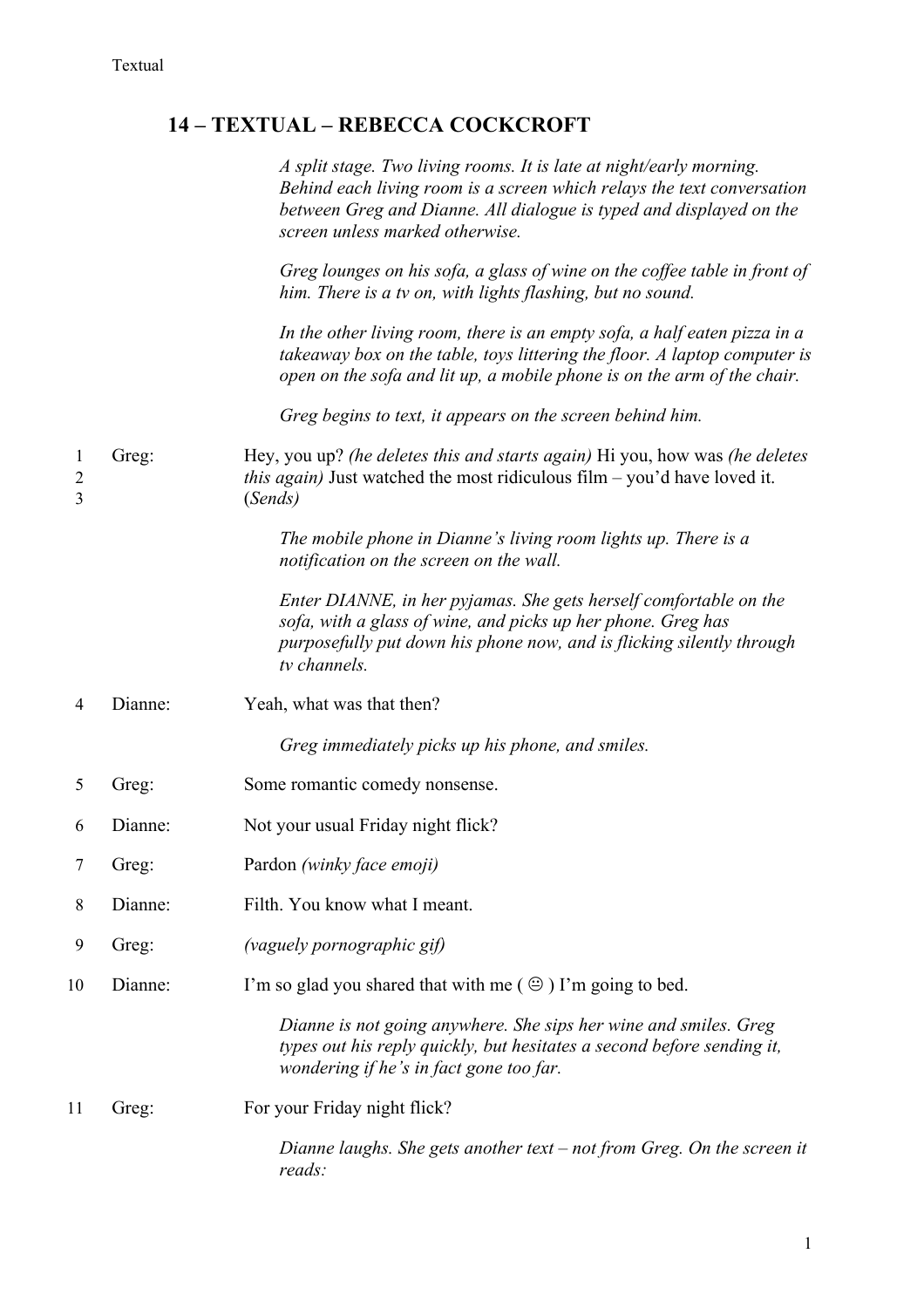| 12       | Damien: | Hey babe, you coming up soon?                                                                       |
|----------|---------|-----------------------------------------------------------------------------------------------------|
| 13       | Dianne: | Sure, just finishing off this report. Don't wait up xx                                              |
| 14       | Damien: | Κ.                                                                                                  |
| 15       | Greg:   | Are you still talking to me, or did I scare you off again?                                          |
| 16       | Dianne: | It would take more than a masturbation joke to scare me off.                                        |
| 17       | Greg:   | Good to know. Slightly wondering how far I could push it now.                                       |
| 18       | Dianne: | That doesn't surprise me.                                                                           |
| 19       | Damien: | ???                                                                                                 |
| 20       | Dianne: | Ah, sorry that was for Lucy.                                                                        |
| 21       | Damien: | I thought you were doing your report?                                                               |
| 22       | Dianne: | <i>(to Greg)</i> That doesn't surprise me.                                                          |
| 23       | Dianne: | (to Damien) I am. Also talking to Lucy. I can multitask.                                            |
| 24       | Greg:   | I bet I could surprise you.                                                                         |
| 25       | Damien: | Ok, don't be too long (winky smile)                                                                 |
|          |         | Dianne wrinkles her nose at Damien's text. Clearly things are not ok.                               |
| 26       | Dianne: | (to Greg) I dread to think how.                                                                     |
| 27       | Greg:   | You'd love it really.                                                                               |
| 28       | Dianne: | Presumptuous.                                                                                       |
| 29       | Greg:   | That's a big word for this time of night.                                                           |
| 30       | Dianne: | I'm two glasses of wine down, I'm amazed I could spell it.                                          |
| 31       | Greg:   | Only two? I'm a bottle and a half in.                                                               |
| 32       | Dianne: | Fiona not helping with that.                                                                        |
|          |         | Greg pauses. Pours himself another glass. Takes a large gulp.                                       |
| 33       | Greg:   | She's out tonight. Book club.                                                                       |
| 34       | Dianne: | So you're drinking alone?                                                                           |
| 35<br>36 | Greg:   | I wish I wasn't. I wish you were here <i>(he deletes this)</i> Yeah, but I'm the<br>best company so |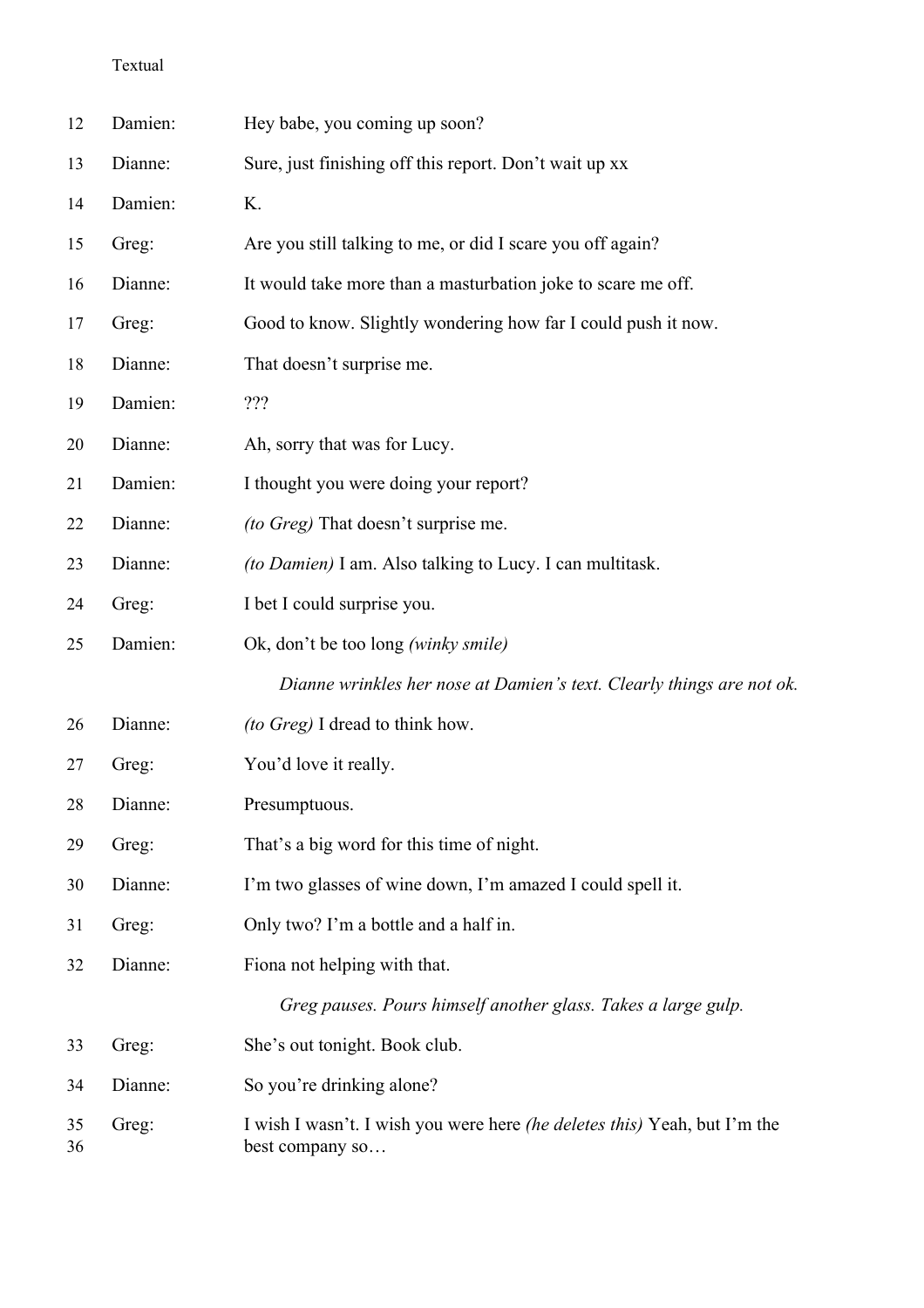| 37             | Dianne: | You keep telling yourself that.                                                                                                                                                                |
|----------------|---------|------------------------------------------------------------------------------------------------------------------------------------------------------------------------------------------------|
| 38             | Greg:   | I do. Daily.                                                                                                                                                                                   |
| 39             | Dianne: | Perhaps I should leave you to your own company.                                                                                                                                                |
|                |         | There's a long pause before she sends another.                                                                                                                                                 |
| 40             | Dianne: | Leave you to enjoy your Friday night flick.                                                                                                                                                    |
| 41             | Greg:   | I'm too drunk for any of that.                                                                                                                                                                 |
| 42             | Dianne: | That's always what a girl wants to hear.                                                                                                                                                       |
| 43             | Greg:   | I'm sure I could manage. If I picture something very hard. Concentrate!                                                                                                                        |
|                |         | Dianne laughs, loudly.                                                                                                                                                                         |
| 44             | Dianne: | Freudian slip?                                                                                                                                                                                 |
| 45             | Damien: | You ok down there?                                                                                                                                                                             |
| 46             | Dianne: | <i>(to Damien)</i> yep, Lucy's just made a brilliant joke about Google Analytics.                                                                                                              |
| 47             | Damien: | K.                                                                                                                                                                                             |
| 48             | Greg:   | I'm very drunk.                                                                                                                                                                                |
| 49             | Dianne: | Ok?                                                                                                                                                                                            |
| 50             | Greg:   | I might regret this.                                                                                                                                                                           |
| 51             | Dianne: | Hangovers are a bitch.                                                                                                                                                                         |
| 52<br>53<br>54 | Greg:   | I think of you. All the time. I can't get you out of my head. You make me<br>smile, you make me feel funny and sexy and I'm going mad. (he then<br><i>deletes all of this</i> ) Yeah they are. |
| 55             | Dianne: | Go to bed then?                                                                                                                                                                                |
| 56<br>57       | Greg:   | Will you come with me? (he goes to delete but presses send) (out loud)<br>Shit! Shit shit shit                                                                                                 |
|                |         | Dianne pauses, drink in hand, not entirely sure what to do.                                                                                                                                    |
| 58             | Greg:   | Sorry. That was a bit much wasn't it?                                                                                                                                                          |
| 59             | Dianne: | Ha! You had me for a second.                                                                                                                                                                   |
|                |         | Greg relaxes a little.                                                                                                                                                                         |
| 60             | Dianne: | Just while we're "joking"                                                                                                                                                                      |